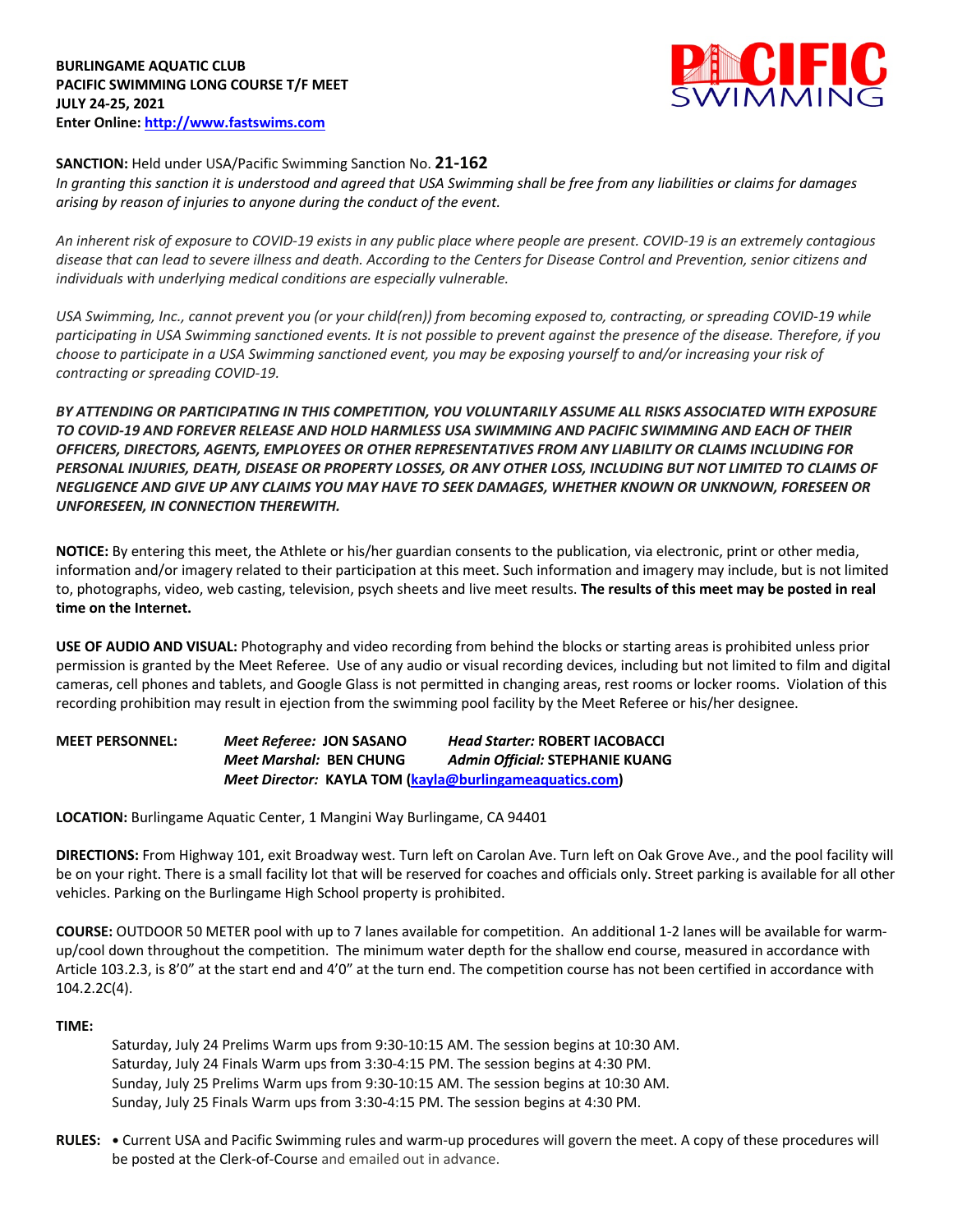• All applicable adults participating in or associated with this meet, acknowledge that they are subject to the provisions of the USA Swimming Minor Athlete Abuse Prevention Policy ("MAAPP"), and that they understand that compliance with the MAAPP policy is a condition of participation in the conduct of this competition.

• All prelim events will swim fast to slow.

• Athletes may compete in **3** individual events per day.

• All Athletes ages 12 and under should complete competition within four (4) hours.

• Entries will be accepted until the number of splashes exceeds the estimated timeline, per the "Four-Hour Rule," based on the Athletes age and gender.

**•** If local conditions warrant it the Meet Referee, with the concurrence of the Meet Director, may require a mandatory scratch down. Immediate cash refunds will be made for any mandatory scratches.

- **All Coaches and Officials must wear their USA Swimming membership cards in a visible manner.**
- The 400 IM and 400 free will be swum as timed finals.
- Athletes entering into the 400 IM must have achieved a BB time for their age group in the 200 IM or 400 IM to enter.
- Athletes entering into the 400 free must have achieved a BB time for their age group in the 200 free or 400 free to enter.
- Super finals will be composed of the top 7 times from prelims.

• Age group finals (12 & Under final or 10 & Under final) will be composed of the 7 fastest times from prelims. Athletes who qualify for the super final will not swim in the age group final and their space will be given to the next fastest age group time.

• Each club may enter a maximum of 1 relay for each age group (10 & under, 11-12, 13-14, 15& up). Relay events will be combined and seeded by time.

• The local facilities guidelines, restrictions and interpretations of the local public health guidelines shall be followed at this meet.

**UNACCOMPANIED ATHLETES:** Any USA Swimming Athlete-Member competing at the meet must be accompanied by a USA Swimming Member-Coach for the purposes of Athlete supervision during warm-up, competition and warm-down. If a Coach-Member of the Athlete's USA Swimming Club does not attend the meet to serve in said supervisory capacity, it is the responsibility of the Athlete or the Athlete's legal guardian to arrange for supervision by a USA Swimming Member-Coach. The Meet Director or Meet Referee may assist the Athlete in making arrangements for such supervision; however, it is recommended that such arrangements be made in advance of the meet by the Athlete's USA Swimming Club Member-Coach.

**RACING STARTS:** Athletes must be certified by a USA Swimming member-coach as being proficient in performing a racing start or must start the race in the water. It is the responsibility of the Athlete or the Athlete's legal guardian to ensure compliance with this requirement.

**RESTRICTIONS:** • Smoking and the use of other tobacco products is prohibited on the pool deck, in the locker rooms, in spectator seating, on standing areas and in all areas used by Athletes, during the meet and during warm-up periods.

- Sale and use of alcoholic beverages is prohibited in all areas of the meet venue.
- No glass containers are allowed in the meet venue.
- No propane heater is permitted except for snack bar/meet operations.
- All shelters must be properly secured.
- Deck Changes are prohibited.

• Destructive devices, to include but not limited to, explosive devices and equipment, firearms (open or concealed), blades, knives, mace, stun guns and blunt objects are strictly prohibited in the swimming facility and its surrounding areas. If observed, the Meet Referee or his/her designee may ask that these devices be stored safely away from the public or removed from the facility. Noncompliance may result in the reporting to law enforcement authorities and ejection from the facility. Law enforcement officers (LEO) are exempt per applicable laws.

• Operation of a drone, or any other flying apparatus, is prohibited over the venue (pools, Athlete/Coach areas, Spectator areas and open ceiling locker rooms) any time Athletes, Coaches, Officials and/or Spectators are present.

**ELIGIBILITY:** • Athletes must be current members of USA Swimming and enter their name and registration number on the meet entry card as they are shown on their Registration Card. If this is not done, it may be difficult to match the Athlete with the registration and times database. The meet host will check all Athlete registrations against the SWIMS database and if not found to be registered, the Meet Director shall accept the registration at the meet (a \$10 surcharge will be added to the regular registration fee). Duplicate registrations will be refunded by mail.

• Meet is open only to qualified athletes registered with **Burlingame Aquatic Club, Otters Swim club, Bay Club Redwood Shores, Pacifica Sea Lions, Mavericks Swimming, or The Olympic Club**. Athletes who are unattached but participating with **Burlingame Aquatic Club, Otters Swim club, Bay Club Redwood Shores, Pacifica Sea Lions, Mavericks Swimming, or The Olympic Club** are eligible to compete.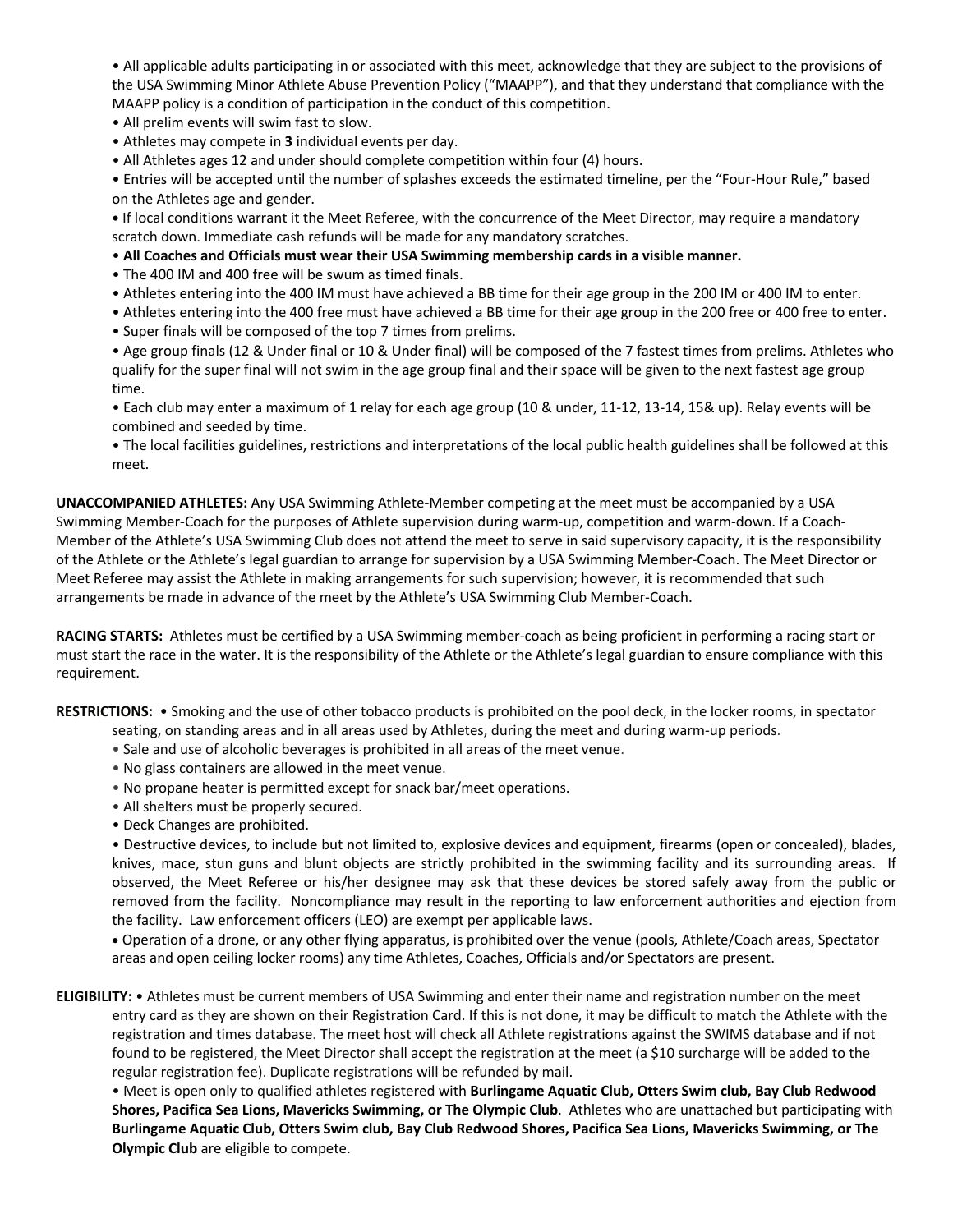- Entries with **"NO TIME" will be ACCEPTED**. (Exception 400 IM and 400 free)
- Disabled Athletes are welcome to attend this meet and should contact the Meet Director or Meet Referee regarding any special accommodations on entry times and seeding per Pacific Swimming policy.
- Athletes 19 years of age and over may compete in the meet for time only, no awards. Such Athletes must have met standards for the 17-18 age group.
- The Athlete's age will be the age of the Athlete on the first day of the meet.

**ENTRY FEES:** Each athlete will be charged a flat fee of **\$85** for the meet. Entries will be rejected if payment is not sent at time of request. No refunds will be made, except mandatory scratch downs.

**ONLINE ENTRIES:** To enter online go to **www.fastswims.com** to receive an immediate entry confirmation. This method requires payment by credit card. FastSwims charges a processing fee for this service, 6.5% of the total Entry Fees plus \$0.75 per transaction, regardless of number of Athletes. Please note that the processing fee is a separate fee from the Entry Fees. If you do not wish to pay the processing fee, enter the meet using a mail entry. Entering online is a convenience, is completely voluntary, and is in no way required or expected of an Athlete by Pacific Swimming. Online entries will be accepted through July 16, 2021 for invited athletes only.

**MAILED OR HAND DELIVERED ENTRIES**: Entries must be on the attached consolidated entry form. Forms must be filled out completely and printed clearly with Athlete's best time. Entries must be hand delivered by 6:30 PM on **July 16, 2021** to Coach Ben or Coach Kayla. No late entries will be accepted. Requests for confirmation of receipt of entries should include a self-addressed envelope.

## **Make check payable to**: **Burlingame Aquatic Club Hand deliver entries to: BAC Swim Meet PO Box 281 Burlingame, CA 94011**

**CHECK-IN:** The meet shall be pre-seeded. Athletes shall report to the bull-pen area at their scheduled time for each event.

#### **SCRATCHES:**

- A scratch desk shall be provided.
- There are NO penalties for a no-show for Prelim events, and no need to scratch a Prelim event if you do not wish to swim.
- Any athlete qualifying for finals in an individual event who does not wish to compete shall scratch within 30 minutes after the announcement of qualifiers. During this period, qualifiers may also notify the referee they do not intend to compete in Finals. In this case, they shall declare their final intention within 30 minutes after the announcement of qualifiers following their individual Preliminary event.
- Any Athlete qualifying for finals in an individual event who fails to report to the blocks in said final race prior to calling the alternate shall be barred from their next final individual event for that day.

**AWARDS:** None.

#### **ADMISSION:** Free.

**MISCELLANEOUS:** No overnight parking is allowed. Facilities will not be provided after meet hours. Spectators will need to remain outside of the pool facility and will not be allowed to set up chairs or personal shade.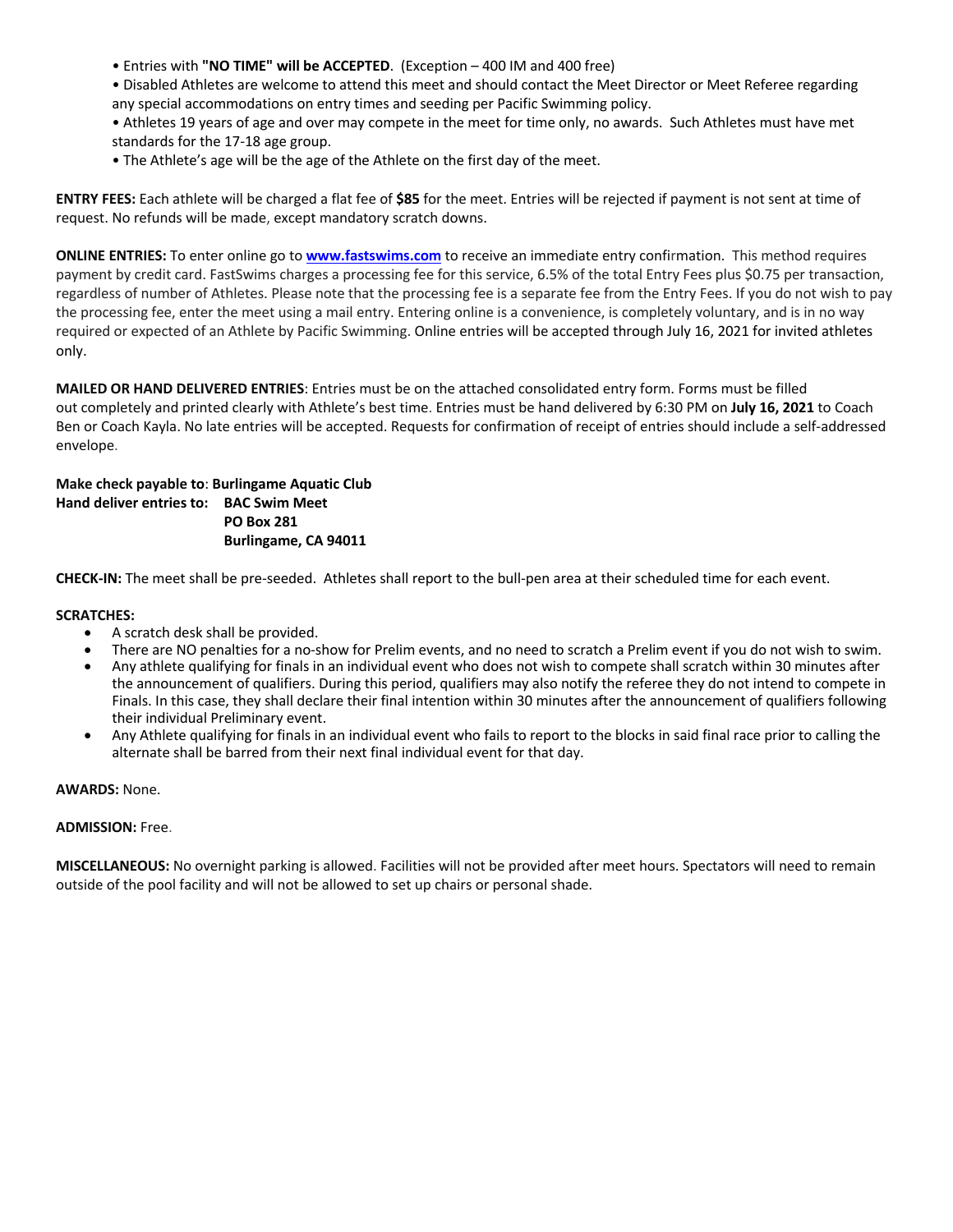# **ORDER OF EVENTS**

| <b>Saturday Prelims</b> |                 |             |  |  |  |  |  |
|-------------------------|-----------------|-------------|--|--|--|--|--|
| Girls                   | Event           | <b>Boys</b> |  |  |  |  |  |
| 1                       | 9&O 200 Free    | 2           |  |  |  |  |  |
| 3                       | 9&O 100 Fly     | 4           |  |  |  |  |  |
| 5                       | 12&U 50 Breast  | 6           |  |  |  |  |  |
| 7                       | 9&O 100 Back    | 8           |  |  |  |  |  |
| 9                       | 11&O 200 Breast | 10          |  |  |  |  |  |
| 11                      | Open 50 Free    | 12          |  |  |  |  |  |
| 13                      | 11&O 400 IM*    | 14          |  |  |  |  |  |

| <b>Sunday Prelims</b> |                |             |  |  |  |  |  |  |  |
|-----------------------|----------------|-------------|--|--|--|--|--|--|--|
| Girls                 | Event          | <b>Boys</b> |  |  |  |  |  |  |  |
| 15                    | 9&O 200 IM     | 16          |  |  |  |  |  |  |  |
| 17                    | 11&O 200 Back  | 18          |  |  |  |  |  |  |  |
| 19                    | 12&U 50 Fly    | 20          |  |  |  |  |  |  |  |
| 21                    | 9&O 100 Breast | 22          |  |  |  |  |  |  |  |
| 23                    | Open 100 Free  | 24          |  |  |  |  |  |  |  |
| 25                    | 11&O 200 Fly   | 26          |  |  |  |  |  |  |  |
| 27                    | 12&U 50 Back   | 28          |  |  |  |  |  |  |  |
| 29                    | 9&O 400 Free*  | 30          |  |  |  |  |  |  |  |

| <b>Saturday Finals</b> |                        |             |  |  |  |  |  |  |
|------------------------|------------------------|-------------|--|--|--|--|--|--|
| <b>Girls</b>           | Event                  | <b>Boys</b> |  |  |  |  |  |  |
| 101                    | 400 Medley Relay       | 102         |  |  |  |  |  |  |
| 103                    | 200 Free Super Final   | 104         |  |  |  |  |  |  |
| 105                    | 200 Free 12&U Final    | 106         |  |  |  |  |  |  |
| 107                    | 100 Fly Super Final    | 108         |  |  |  |  |  |  |
| 109                    | 100 Fly 12&U Final     | 110         |  |  |  |  |  |  |
| 111                    | 50 Breast Super Final  | 112         |  |  |  |  |  |  |
| 113                    | 50 Breast 10&U Final   | 114         |  |  |  |  |  |  |
| 115                    | 100 Back Super final   | 116         |  |  |  |  |  |  |
| 117                    | 100 Back 12&U Final    | 118         |  |  |  |  |  |  |
| 119                    | 200 Breast Super Final | 120         |  |  |  |  |  |  |
| 121                    | 50 Free Super Final    | 122         |  |  |  |  |  |  |
| 123                    | 50 Free 12&U Final     | 124         |  |  |  |  |  |  |

| <b>Sunday Finals</b> |                        |             |  |  |  |  |  |  |
|----------------------|------------------------|-------------|--|--|--|--|--|--|
| Girls                | Event                  | <b>Boys</b> |  |  |  |  |  |  |
| 125                  | 400 Free Relay         | 126         |  |  |  |  |  |  |
| 127                  | 200 IM Super Final     | 128         |  |  |  |  |  |  |
| 129                  | 200 IM 12&U Final      | 130         |  |  |  |  |  |  |
| 131                  | 200 Back Super Final   | 132         |  |  |  |  |  |  |
| 133                  | 50 Fly Super Final     | 134         |  |  |  |  |  |  |
| 135                  | 50 Fly 10&U Final      | 136         |  |  |  |  |  |  |
| 137                  | 100 Breast Super Final | 138         |  |  |  |  |  |  |
| 139                  | 100 Breast 12&U Final  | 140         |  |  |  |  |  |  |
| 141                  | 100 Free Super Final   | 142         |  |  |  |  |  |  |
| 143                  | 100 Free 12&U Final    | 144         |  |  |  |  |  |  |
| 145                  | 200 Fly Super Final    | 146         |  |  |  |  |  |  |
| 147                  | 50 Back Super Final    | 148         |  |  |  |  |  |  |
| 149                  | 50 Back 10&U Final     | 150         |  |  |  |  |  |  |